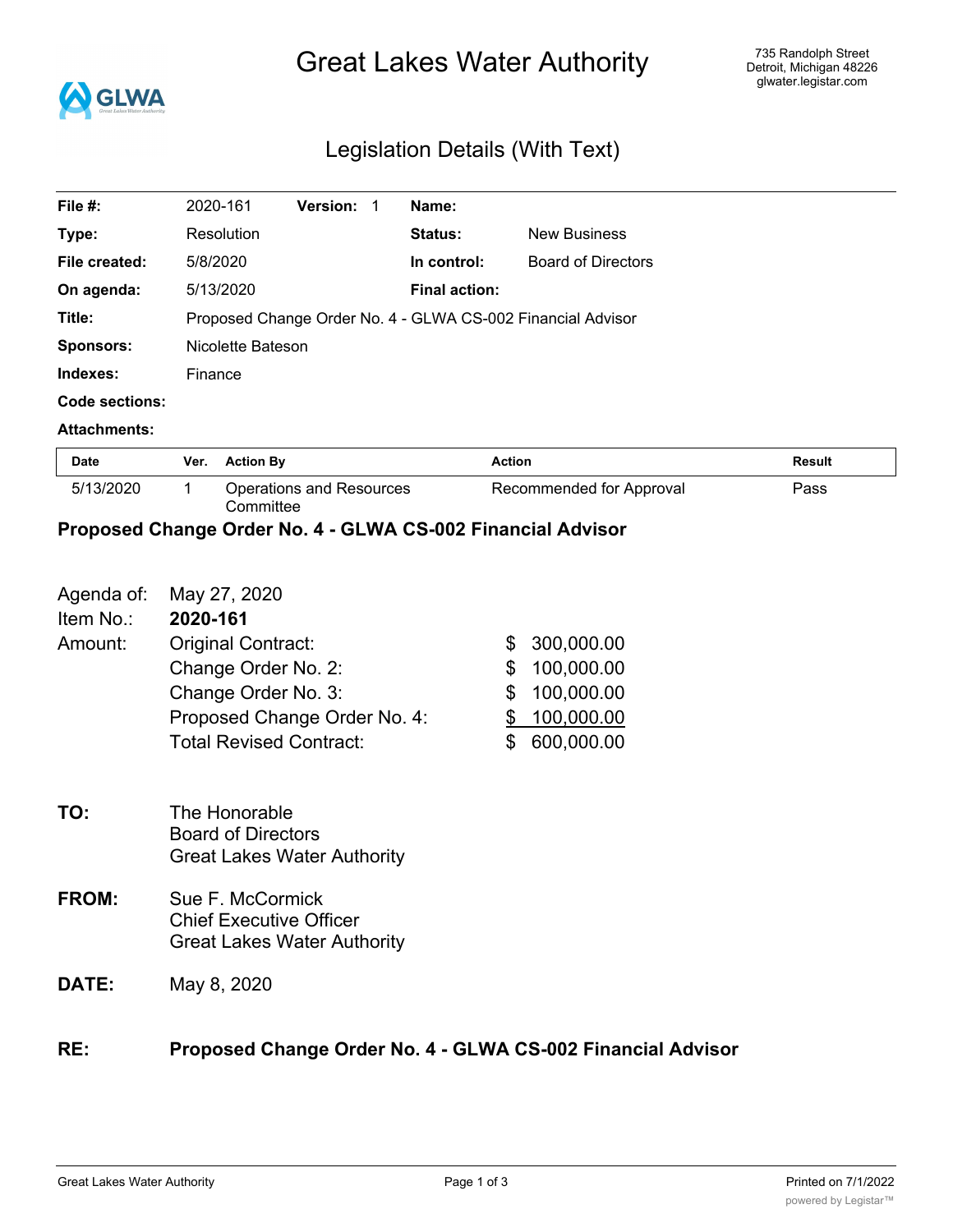#### MOTION

Upon recommendation of Nicolette N. Bateson, Chief Financial Officer/Treasurer, the Board of Directors (Board) of the Great Lakes Water Authority (GLWA), **authorize the Chief Executive Officer to execute Change Order No. 4 for** Contract GLWA CS-002, "Financial Advisor" with PFM Financial Advisors LLC, as of March 19, 2020 at a cost increase of \$100,000.00, for a total cost not-to-exceed \$600,000.00, and a time extension of twelve months for a **total contract duration of seventy-two months, as provided by Resolution 2020-114 adopted on March 20, 2020 regarding "Delegation of Additional Authority to CEO During COVID-19 Emergency"** and authorizes the Chief Executive Officer or Chief Financial Officer to take such other action as may be necessary to accomplish the intent of this vote.

#### **BACKGROUND**

Since March 20, 2015, PFM Financial Advisors, LLC (PFM) has served the Great Lakes Water Authority (GLWA) as its municipal advisor through contract number GLWA CS-002. As a municipal advisor, PFM acts in a fiduciary capacity to assist GLWA with the execution of its water and sewer revenue bond issuances and monitoring of its current debt portfolio. To date, PFM has assisted GLWA with the issuance of 17 new money and refunding bond issues (including state revolving fund bonds), totaling over \$2.4 billion. This includes the most recent water refunding and new money transaction on April 30, 2020.

PFM also provides other non-transactional services such as providing advice to GLWA related to financial agreements, financial policies, and regulatory matters.

Below is a summary of the original contract amount and the change orders. To date GLWA has extended the contract 3 times and has increased the contract amount by \$300,000, including the proposed change order.

### **Contract Dates:**

| <b>Original Contract Start Date:</b> | March 20, 2015 |
|--------------------------------------|----------------|
| Initial Contract End Date:           | March 19, 2018 |
| Change Order 1 Contract End Date*:   | March 19, 2018 |
| Change Order 2 Contract End Date:    | March 19, 2019 |
| Change Order 3 Contract End Date:    | March 19, 2020 |
| Change Order 4 Contract End Date:    | March 19, 2021 |

\**Change Order #1 was a correction of original contract fees, with no time extension*